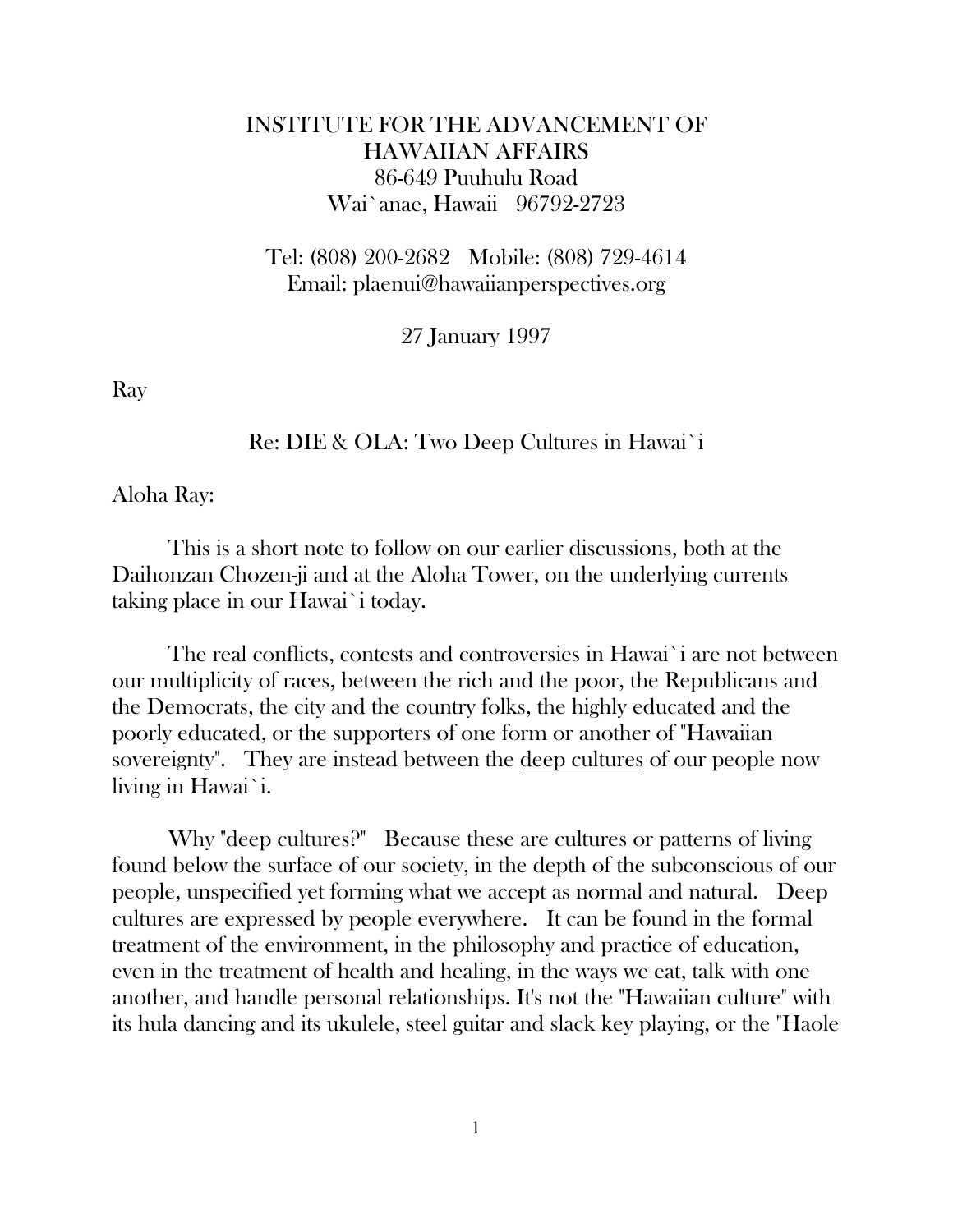culture" of cocktail parties and operas and waltzing the night away. Those surface cultures along with the local Japanese, Chinese, Portuguese, Filipino, Samoan, Korean cultures, etc. have become integrated into the deep cultures in Hawai`i.

Let's examine two primary deep cultures in Hawai`i. The first is Haole deep culture. (Remember, I'm not talking about a "race" of a person. For those unable to separate the racist tinge to the term Haole, they can call it Occident instead.) This is the deep culture whose roots reach into North America and into Europe. The three pillars of that deep culture is founded upon concepts of Domination, Individualism and Exclusion, easily remembered by the acronym DIE. In Hawai`i, that deep culture is easily found in the formal/legal systems of the society.

 We could examine this DIE culture by an exploration in Hawaii's system of social control - the judiciary. There we have a system of controlling societies conduct, divided generally into two areas, the civil and the criminal proceedings. Both are developed around clear concepts of domination, individualism and exclusion. The battle fields are the courts, the battles are the trials, and the victor wins a judgment. Domination is the name of the game. The interest addressed are the individuals, the parties to the litigation. There are exceptions, but generally, not at the trial level. On appeal the appellate court may peek into broader questions of societal good. But even here, such courts are usually limited to a very individualistic approach to rights and the law.

 The American "Bill of Rights" is another reflection on the heavy emphasis on individualism and a battle over who should dominate, as between government authority and individual freedom.

 If we examined the way we do business in the formal Hawai`i system, we find the very language of business being those of DIE. We hear of one or another dominating the market, beating the competitor, and developing a business atmosphere of "us" or the "company" as opposed to the competition.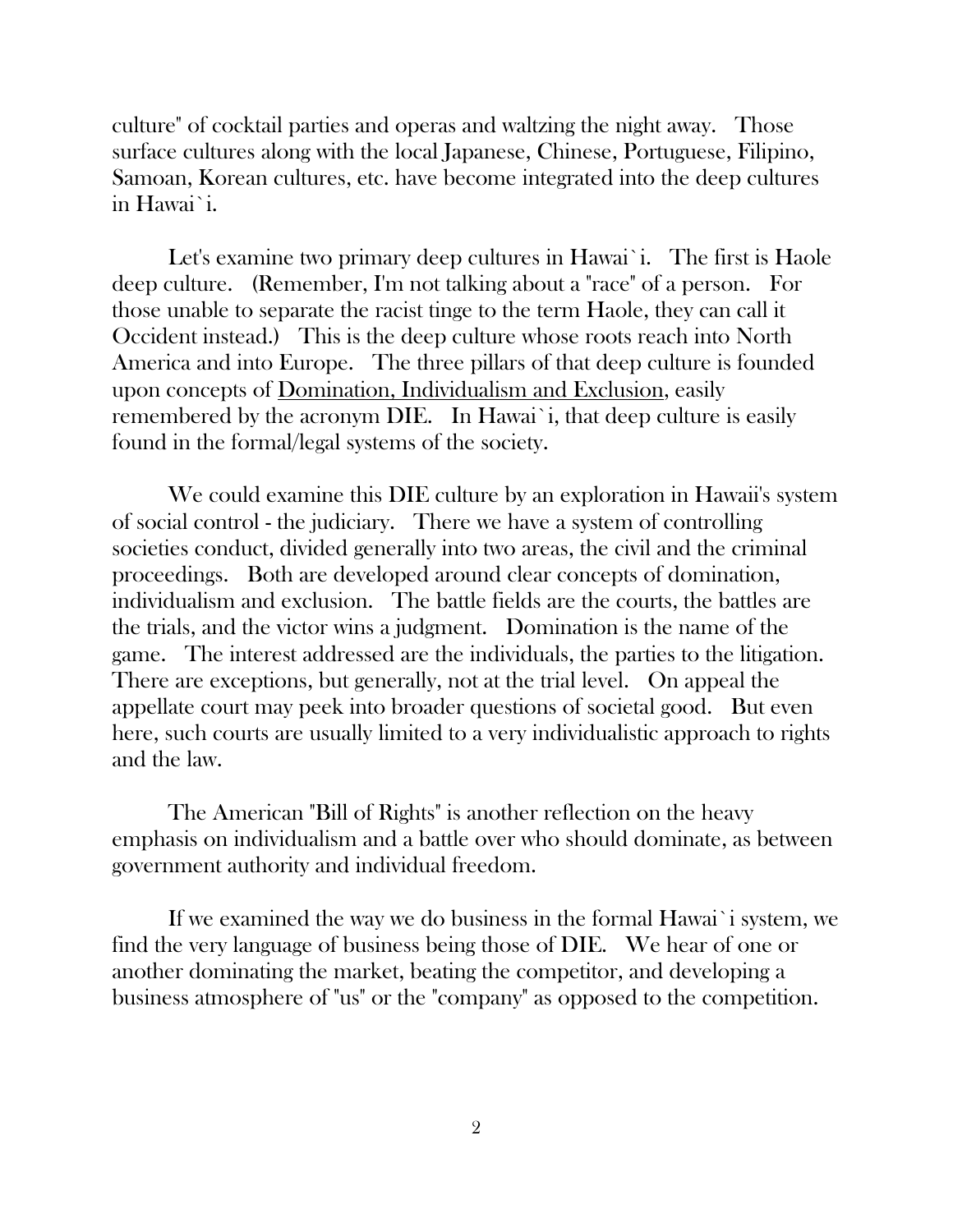In our schools and universities, we could also find a multitude of conduct reflecting the DIE deep culture.

There is also "Hawaiian" deep culture with its three pillars of `Olu`olu, Lokahi, and Aloha, easily remembered by the acronym OLA<sup>1</sup>. Rather than Domination, `Olu`olu means compatibility, creating a relationship of comfort or comfortableness, of working with one another with a high degree of respect and trust, even though the other "side" may be a competitor. Rather than Individualism, Lokahi stands for the collective effort, many hands working together (Laulima) to reach a common goal. Rather than Exclusion, Aloha instead calls for a continuing inclusiveness nature of society, where there is a constant attempt to bring into the fold of one's life, people or things that may appear different, unusual, or new.

We can see the practice of OLA in the way we work with one another in the informal system, how we try to avoid confronting situations, how we try to ease around direct conflicts, how we try to create comfortable relationships with one another, even though the other may be a business, political, or social competitor. In business, we try to look out for the other guy as well, to be sure that we don't drive the competition out of the market, to care about the difficulties they are having and if possible, to lend a hand. In politics, we try to highlight our positive positions more than demeaning the other position or personalities who support them. We tend to hedge when speaking of ourselves and our "personal accomplishments". (We make bad politicians in that sense.) In social life, we try to be pleasing, even to those we are not in harmony with. (First, we try avoidance.) In place of domination, we have `olu`olu.

When we practice OLA, we experience the concept of lokahi. We find that we enjoy joint efforts, like working together for friend's party, or a community campaign, or a class project. We tend to be more sharing and actually enjoy the act of giving, and in the giving, forming relationship. We become concerned about the group, the team, the family, the `ohana, the

<sup>&</sup>lt;sup>1</sup> OLA in the Hawaiian language means life or health.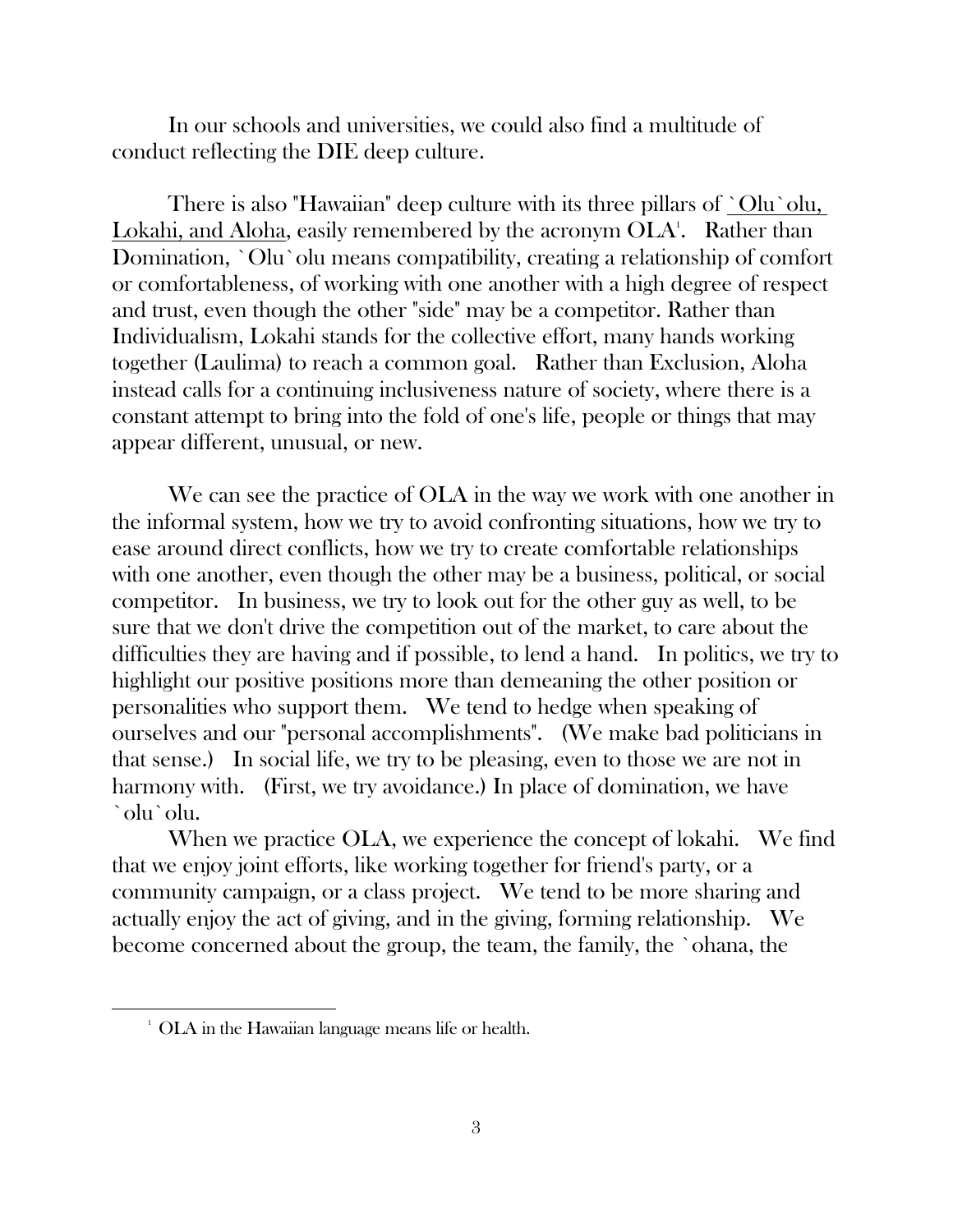broad society. We remove ourselves from the individual standing alone and see ourselves as part of collectives.

When we practice OLA, we experience that inclusive aspect of Aloha. We tend to bring into our "circles" as much as we can, always trying to accommodate and finding a space or a place for someone else, something else, a new idea or a whole philosophy. We accept paradox and remain comfortable, usually paying no attention to the fact that in another mind set, they would appear contradictory.

 The ways we drive our automobile, how we eat, talk with one another, treat our spouse and children, cook, slaughter animals, fish . . . all of those various activities are expressions of our deep cultures imbedded in our being.

 Hawai`i's deep cultures are more than just interesting possibilities for anthropological debates or points of curiosities for water-fountain chats. The deep cultures of our society actually operate as the guiding force for the direction of our future. Let's take, for example, the question of Hawaii's environmental policy. If those who make decisions over such a policy follow a Haole deep cultural concept, the environment will be treated from a "domination, fragmentation" approach. Man has the right, (some would even argue, the responsibility) to conquer, dominate and subdue the environment. The value of the forests is to be measured only in terms of its utility to the human population. Likewise, the ocean, the streams, the sky, the plants and animals, the winds, etc. Alterations to the natural elements are accomplished without any second thought, the first and only thought being, the "good" of man (usually measured in the singular sense and by the male gender.)

 A Hawaiian deep cultural concept would approach the environment from a kinship and a unification approach. The `āina and the kai, the land

 $2^{\circ}$  There's a story that when the Dalai Lama saw the game of American volleyball being played on American television, he broke down in tears. In Tibet, the game is played with both sides trying to keep the ball in the air for as long as possible and he could not understand the idea behind the American style of trying to have the opposing team fail to maintain the ball in flight.